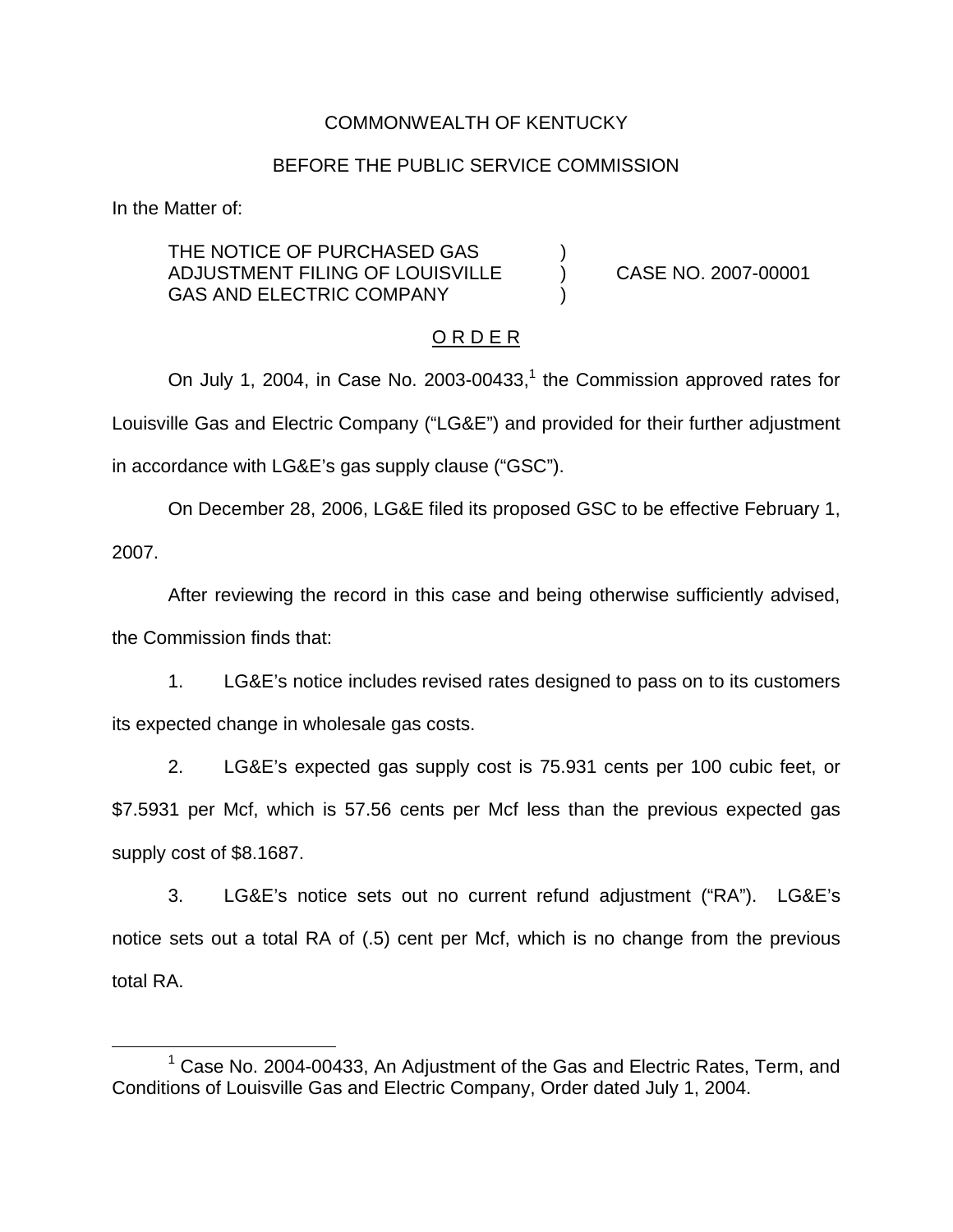4. LG&E's notice sets out a current actual adjustment ("AA") of (9.27) cents per Mcf. The total AA of (\$1.1449) per Mcf is a decrease of 59.45 cents per Mcf from the previous total AA.

5. LG&E's notice sets out (3.76) cents per Mcf current Balance Adjustment ("BA"), which is a decrease of 2.47 cents per Mcf from the previous BA.

6. LG&E's notice sets out its Performance-Based Rate Recovery Component ("PBRRC") of 16.1 cents per Mcf, which will remain in effect to collect LG&E's portion of PBR savings until January 31, 2008.

7. LG&E's gas supply cost component is 65.666 cents per 100 cubic feet or \$6.5666 per Mcf, which is \$1.4094 per Mcf less than the prior gas supply cost component of \$7.9760 per Mcf.

8. The rate in the Appendix to this Order is fair, just, and reasonable, and should be approved for gas supplied by LG&E on and after February 1, 2007.

IT IS THEREFORE ORDERED that:

1. The rate in the Appendix, attached hereto and incorporated herein, is approved for gas supplied on and after February 1, 2007.

2. Within 20 days of the date of this Order, LG&E shall file with this Commission its revised tariffs setting out the rate authorized herein.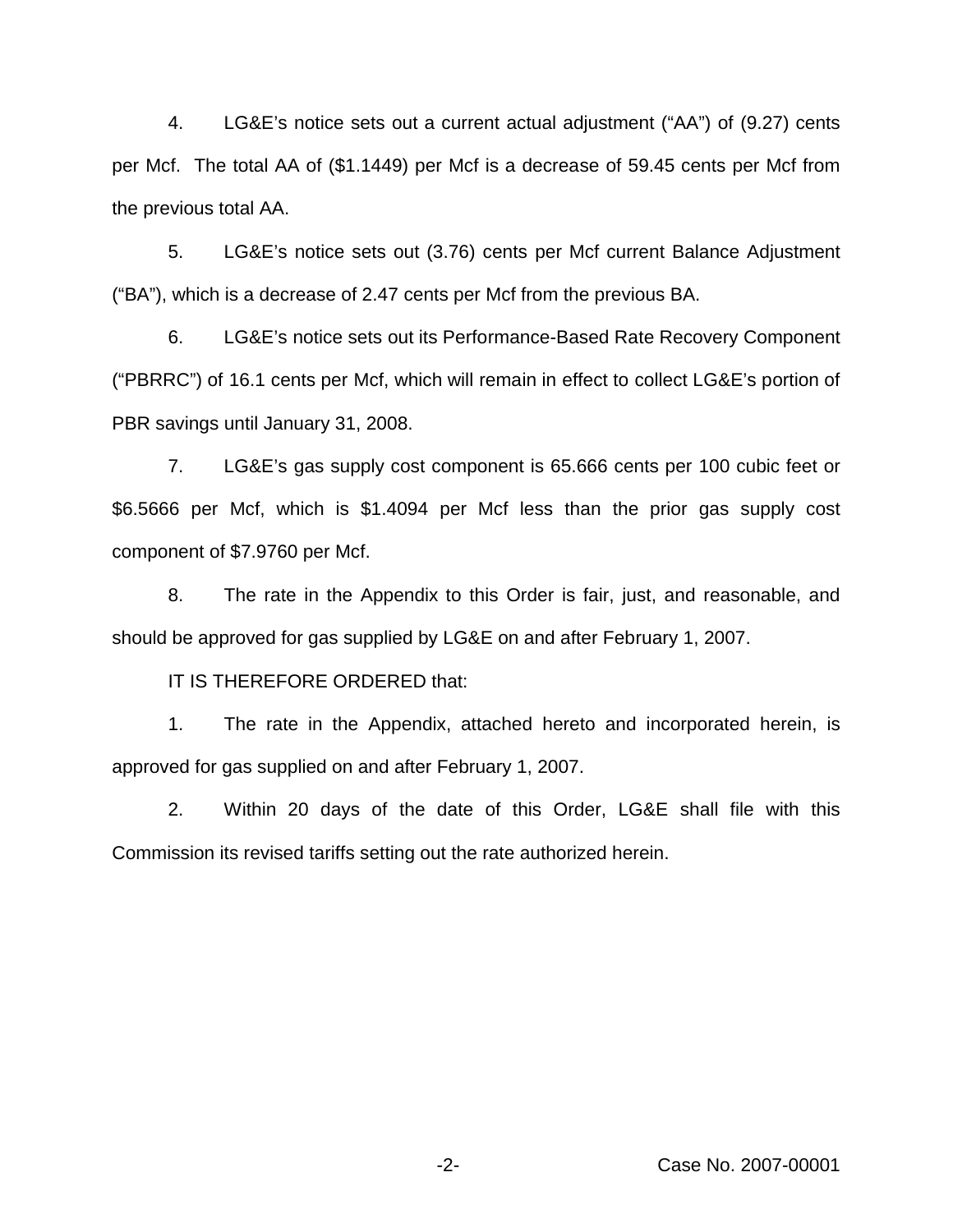Done at Frankfort, Kentucky, this 23<sup>rd</sup> day of January, 2007.

By the Commission

ATTEST:

**Executive Director** 

Case No. 2007-00001